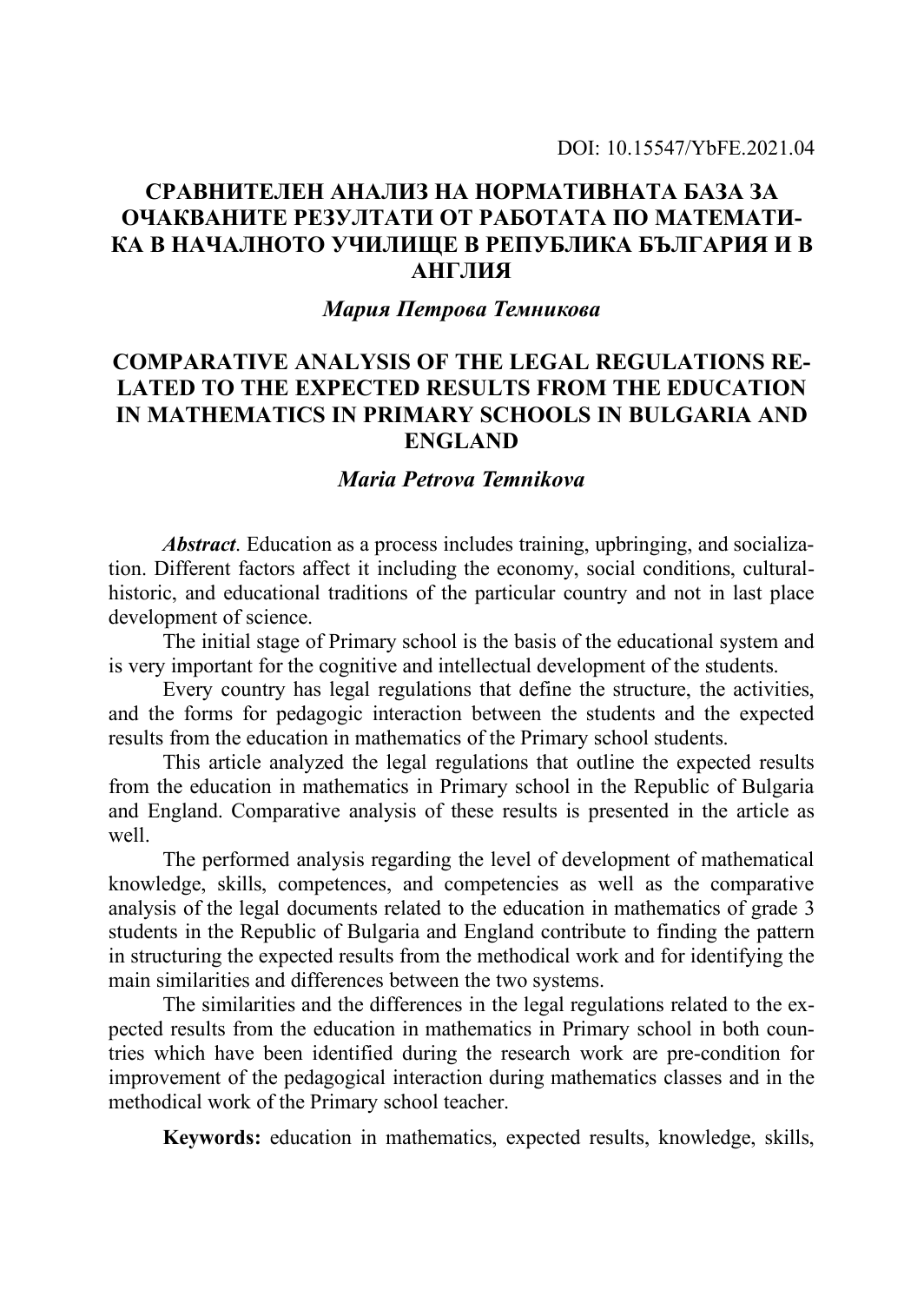competencies

### **Introduction**

The legal regulations related to the education in mathematics in Primary schools in the Republic of Bulgaria and England have got significant importance for the overall mathematical training of the students. This article aims to perform a comparative analysis of the expected results from the education in mathematics in the Primary schools in the Republic of Bulgaria and England based on the related legal documentation and requirements in both countries.

The research work adopted the following criteria:

First criterion: legal requirements related to the development of knowledge and skills in the students regarding numbers.

Second criterion: legal requirements related to the development of knowledge and skills in the students regarding the arithmetic operations of addition, subtraction, multiplication and division.

Third criterion: legal requirements related to the development of knowledge and skills in the students regarding mathematical quantities.

Forth criterion: legal requirements related to the development of geometry knowledge and skills in Primary school students.

This analysis would help the teachers during the education process of students who started their education in one of the countries and later continued in the other. For example, the teachers will know which are the missing knowledge and skill that they need to pay special attention to.

Additionally, this analysis can be used by the teachers to identify the similarities and the differences in the educational content from one side and the expected results from the education in mathematics in the Primary school from the other and consequently to compare them. Also, the analysis will show the teachers in which parts of the educational content they can share innovative ideas for upgrading the methodology of teaching.

# **Literature review**

In the course of the research work, the author did a theoretical analysis of different legal documents. For Bulgaria, these are the Requirements regarding the results from the education in mathematics for Primary school (2015) and Educational programs in mathematics for grades 1-4 (2015- 2017). For England, the National educational program in mathematics – key stages 1 and 2 of the Department of Education, England (2020) was analyzed. The results from this analysis are presented below.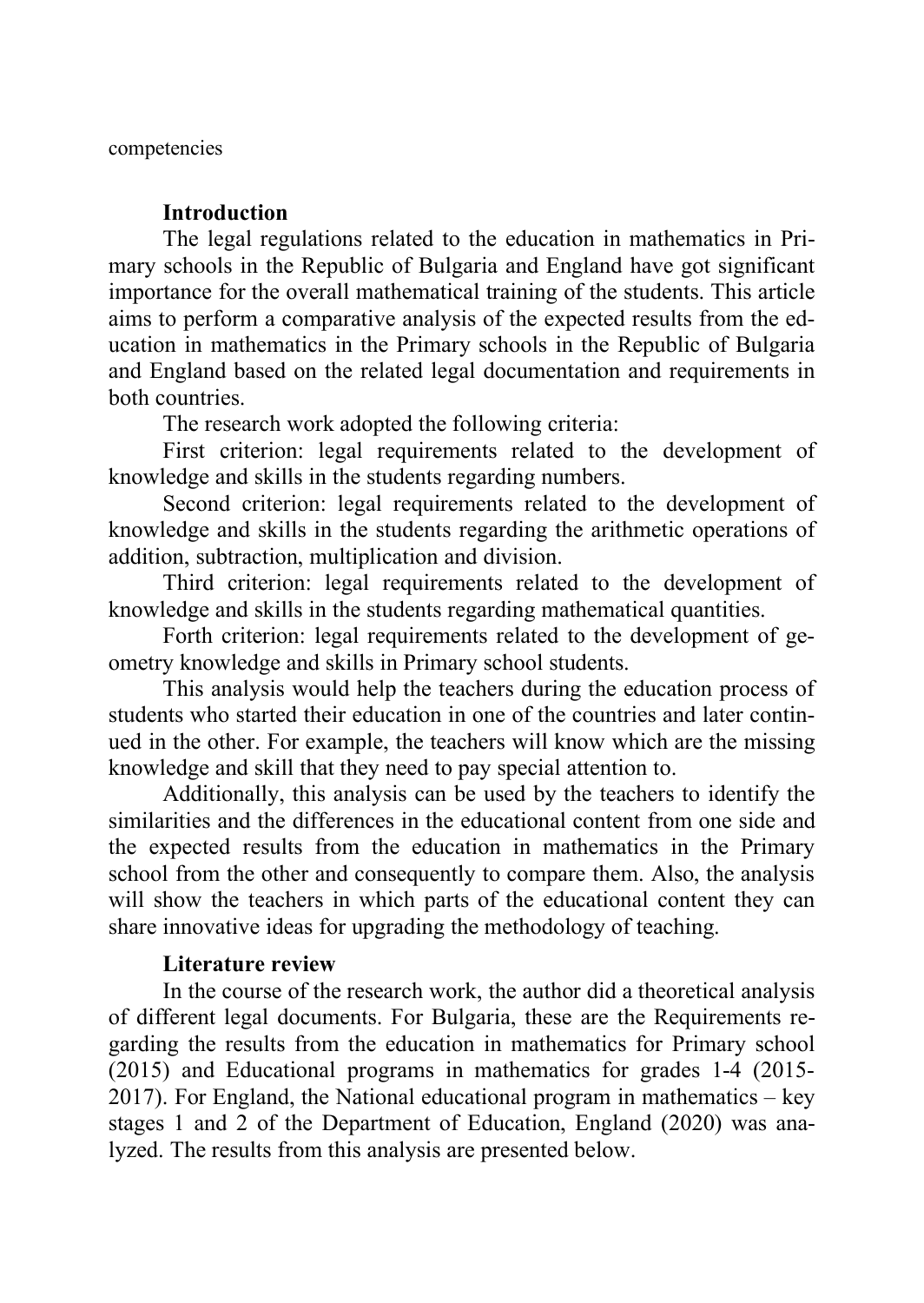### **Data**

The Primary school in England has two key stages – key stage 1 and key stage 2. Key stage 1 covers the 5-7 years old students. These are the first and second age groups. Key stage 2 covers 8-11 years old students. These are from third to sixth age groups.

The analysis of the National educational program in mathematics for Primary schools in England is presented below.

The expected results from the education are divided into six strands: Number and place value, Number facts, Addition and subtraction, Multiplication and division, Fractions and Geometry.

In respect of the Number and place value strand, by the end of their sixth year of age students acquire knowledge about numbers and the positional principle of writing them. They learn the meaning of each unit in the written form of a 4-digit number and know the interconnections between adjacent ordinal units – units and tens, know the meaning of each unit in a 3-digit number. During the fifth year of their education students study fractional numbers and know the meaning of the numbers two characters after the decimal point.

The second is the Number facts strand. The students should be able to count in forward and reverse order up to 10. During the second year of their education, the students shall consolidate the knowledge and skills for addition and subtraction of numbers up to 10. At the end of the third year, the students acquire facts about multiplication and division in the multiplication tables with 10, 5, 2, 4, and 8. Students solve tasks for division with a singledigit divisor.

The third strand is the Addition and subtraction strand. By the end of the sixth year of education, the students should be able to present the numbers up to 10 as a sum of two adding. They must be able to read, write down and interpret equations with addition, subtraction, multiplication, and division. Also, the students should be able to add and subtract numbers up to 100 as well as 3-digit numbers using a vertical recording. They must understand the reverse relation between the arithmetic operations of addition and subtraction. Students learn that two numbers can be connected additively or multiplicatively. They solve tasks that include two unknown quantities.

The fourth strand is the Multiplication and division strand. The students must learn the multiplication tables with the numbers 2, 5, and 10. They should be able to solve contextual problems, to apply known facts about multiplication and division. Students learn to apply the commutative and distributive property of multiplication, multiply and divide integer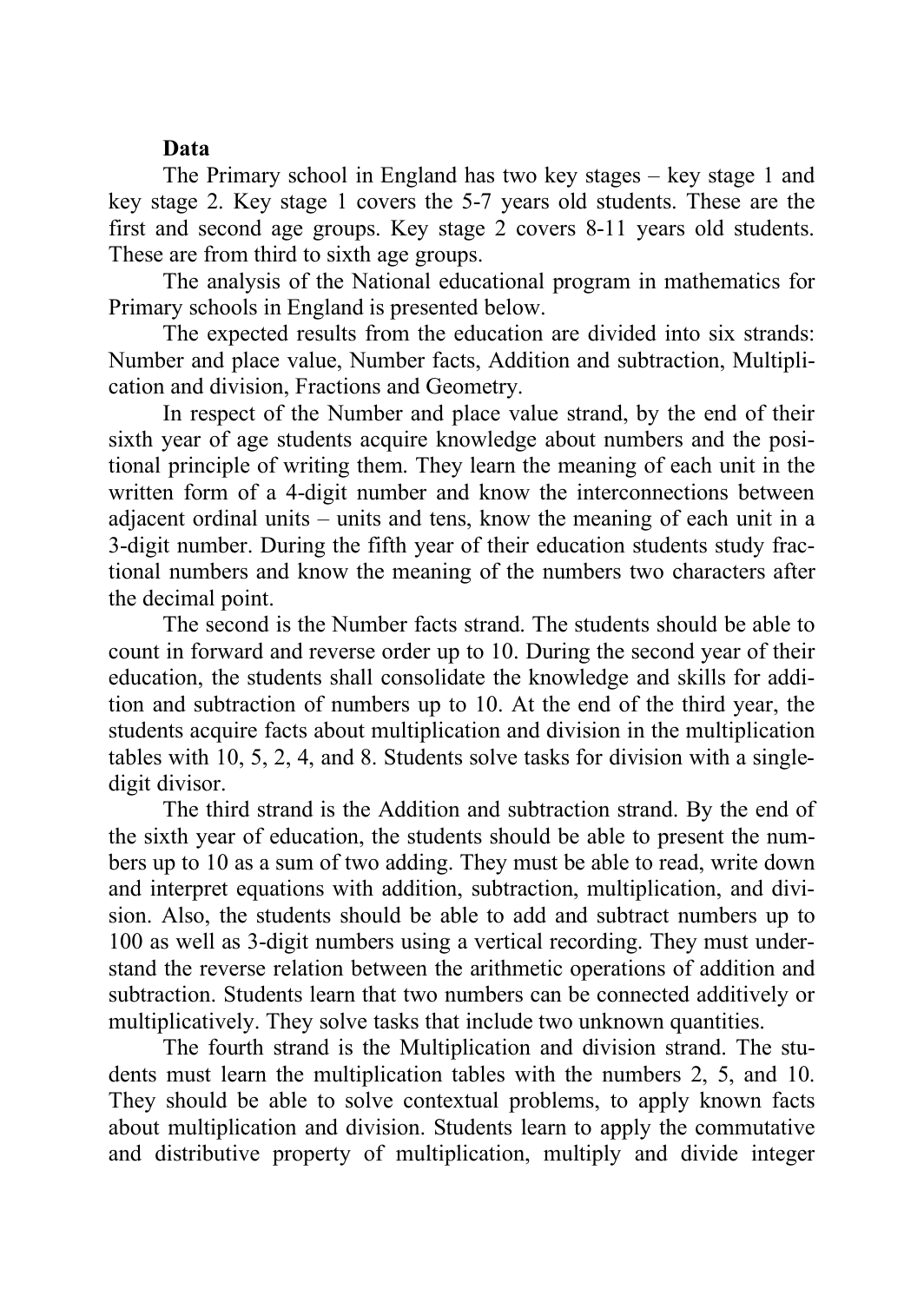numbers by 10 and 100. Additionally, students learn written algorithms for multiplication and division of 4-digit numbers with a one-digit number without remainder and with the remainder.

Fifth is the Fractions strand. By the end of the sixth year of education the students must be able to interpret and write down proper fractions, to present one or several fractions of an integer number, that have been divided into equal fractions. They can add and subtract fractions with the same denominator within 1. Also, students acquire knowledge to convert mixed numbers into irregular fractions and vice versa, to add and subtract irregular and mixed fractions with the same denominator. Additionally, students should be able to find equivalent fractions and to understand that they have equivalent values and positions in the linear number system. Students should be able to compare fractions with different denominators greater than 1.

The sixth strand is the Geometry strand. Students should be able to recognize the most common 2D and 3D shapes presented with different orientations. They acquire knowledge on how to recognize right angles and to determine parallel and perpendicular sides. Students develop skills to draw. They can say which geometry figures are equilateral triangles and which are squares, find the circumference of regular and irregular polygons, finish symmetrical figures or patterns/models to the line of symmetry. Also, students acquire knowledge and skills to measure angles in degrees and to compare them, to draw the angle on a given degree measure. They calculate and compare the area of rectangles and squares using standard measuring units. Additionally, students can draw, compose and decompose figures according to given properties including size, angles and area, and solve related problems.

In the Republic of Bulgaria, the expected results from the education in mathematics in Primary school are presented in the educational programs for grades 1-4 (2015-2017) and in the Requirements for the educational content in mathematics (2015).

The knowledge, skills, and competencies which students must develop are separated into four competency Clusters: Numbers, Measurement, Geometry figures and bodies, and Modelling.

At the end of grade 1, students must learn the following from competency Cluster Numbers: to know the natural numbers up to 20 and the principle of composing the order of natural numbers; to perform the arithmetic operations addition and subtraction with natural numbers up to 20. They must understand the relationship between components and the result from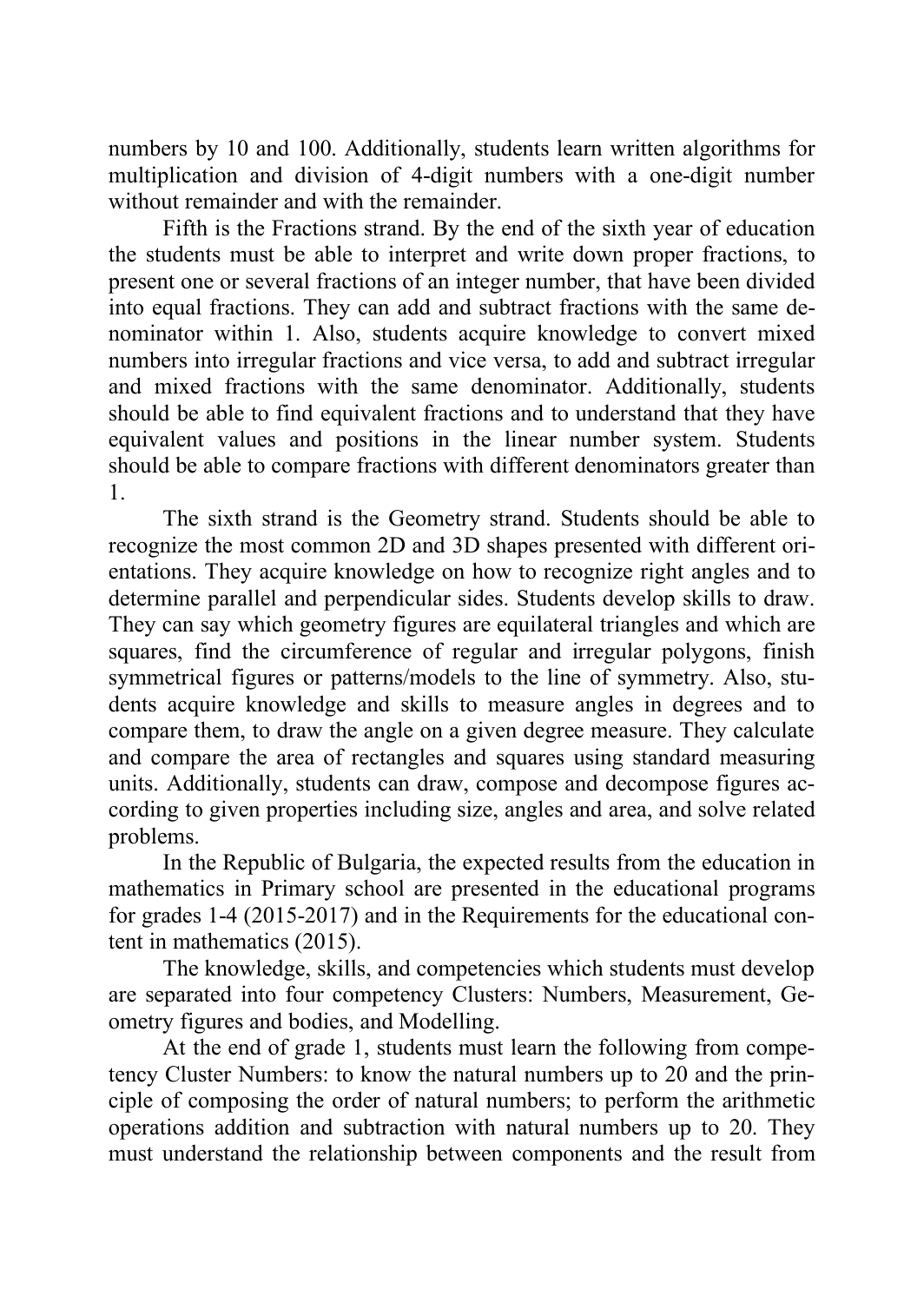the arithmetic operations with the numbers up to 20; to read and write the natural numbers 10, 20, 30, 40, 50, 60,70, 80, 90,100. Students should acquire knowledge and skills to perform the arithmetic operations addition and subtraction with the numbers 10, 20, 30, 40, 50, 60,70, 80, 90,100 and to make the difference between single-digit and 2-digit numbers.

At the end of grade 2 students must know from the competency Cluster Numbers the natural numbers up to 100 and the principle of composing the order of numbers up to 100. They also should be able to perform the arithmetic operations addition and subtraction with numbers up to 100 and the arithmetic operations multiplication and division with single-digit (multiplication table cases). Additionally, students acquire knowledge to find unknown addend and unknown multiplication factors.

At the end of grade 3, the students should know from competency Cluster Numbers the natural numbers up to 1000 and the decimal positional number system. They should be able to perform arithmetic operations addition and subtraction with natural numbers up to 1000 as well as multiplication and division of numbers up to 1000 with a single-digit number. Additionally, students acquire knowledge and skills to find unknown minuend and unknown divisor and also they should recognize half, third, quarter and tenth as parts of a whole.

At the end of grade 4, students should know from competency Cluster Numbers the natural numbers above 1000 and the decimal positional number system. They should be able to perform the arithmetic operations addition and subtraction with natural numbers bigger than 1000 as well as multiplication and division with single-digit and 2-digit numbers. They should acquire knowledge and skills to present numbers using Roman numerals and to find unknown subtrahend and unknown divisors.

The second competency Cluster is Geometry figures and bodies. At the end of grade 1, students should be able to recognize the geometry figures section, square, triangle, circle, and rectangular. They also should be able to recognize the element side and tip of the triangle, rectangular and square. They should be able to draw sections by a given length in centimeters as well as different studied geometry figures (excluding circles) on a square mesh.

At the end of grade 2 students should be able to recognize the geometry figures triangle, rectangular, and square and their elements and also to determine the type of angles and consequently the type of triangles by their angles.

At the end of grade 3 students should be able to recognize the geome-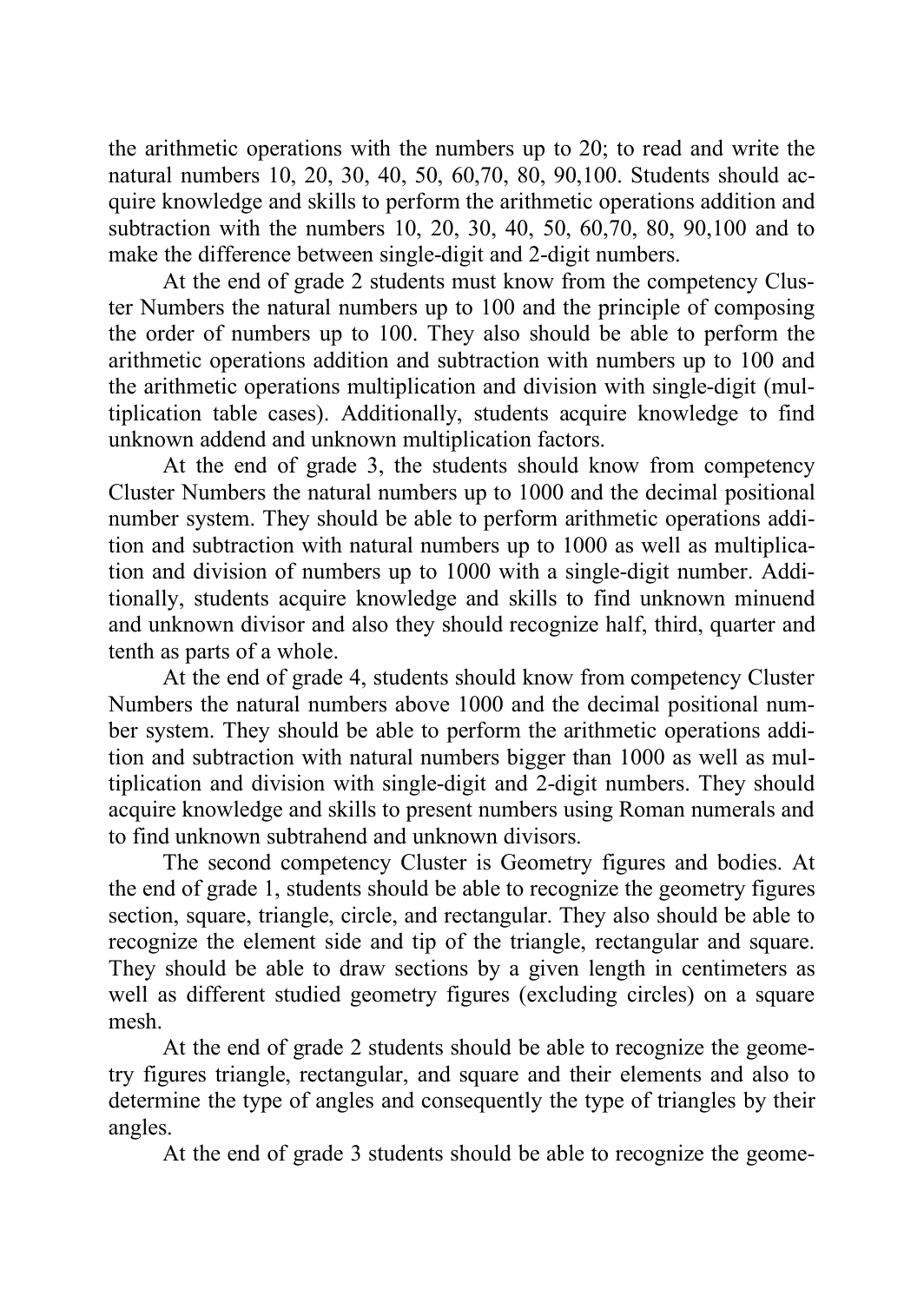try figures straight line, curved line, ray, angle, and their elements and also to determine the type of angles and the type of triangles by their angles.

At the end of grade 3 students should be able to recognize the geometry figure circle and its elements. They should acquire knowledge and skills to draw an angle by a given degree and a circle by a given radius. They should be able to recognize the geometry figures cube, rectangular parallelepiped, sphere, cylinder, cone, and pyramid.

The third competency Cluster where the expected results are presented is Measurement.

At the end of grade 1 students should know the measuring units for length (centimeter), mass (kilogram), time (hour). They also should be able to recognize the value of the Bulgarian banknotes and coins (lev, stotinka). Students should be able to draw sections. They should operate with studied measuring units of the same type (excluding the measuring unit for time) and correctly use drawing tools (ruler in this case).

At the end of grade 2 students should be able to recognize the measuring units for length (decimeter, meter), time (minute, day, week, year), and the relations between them. They should perform operations with the measuring unit decimeter and meter. They can find the circumference of a triangle, square and rectangular. The second graders acquire knowledge and skills to use a ruler for measuring the sides of the geometry figures triangle, square and rectangular.

At the end of grade 3 students shall learn the measuring units for length (millimeter, kilometer), for mass (gram, ton), for time (century, second), and the relations between them. They should be able to operate with studied measuring units of the same type (excluding those for time).

At the end of grade 4 students shall know the measuring units for angle (degree) and area (square millimeter, square centimeter, square decimeter, square meter, square kilometer, decare). They acquire knowledge and skills to measure angles by given degree. They also operate with studied measuring units of the same type (excluding those for time). The 4-graders should be able to find the area of a rectangular and to correctly use the drawing tools ruler, protractor, and pair of compasses.

The fourth competency Cluster is Modelling. At the end of the first year of study, using numeric expressions, students should be able to do modeling of situations described with the relations "with .... more than ...", "with… less than…". They should be able to explain the results received after solving a particular text task. They can read information from different sources – text, illustrations as well as different schematic images.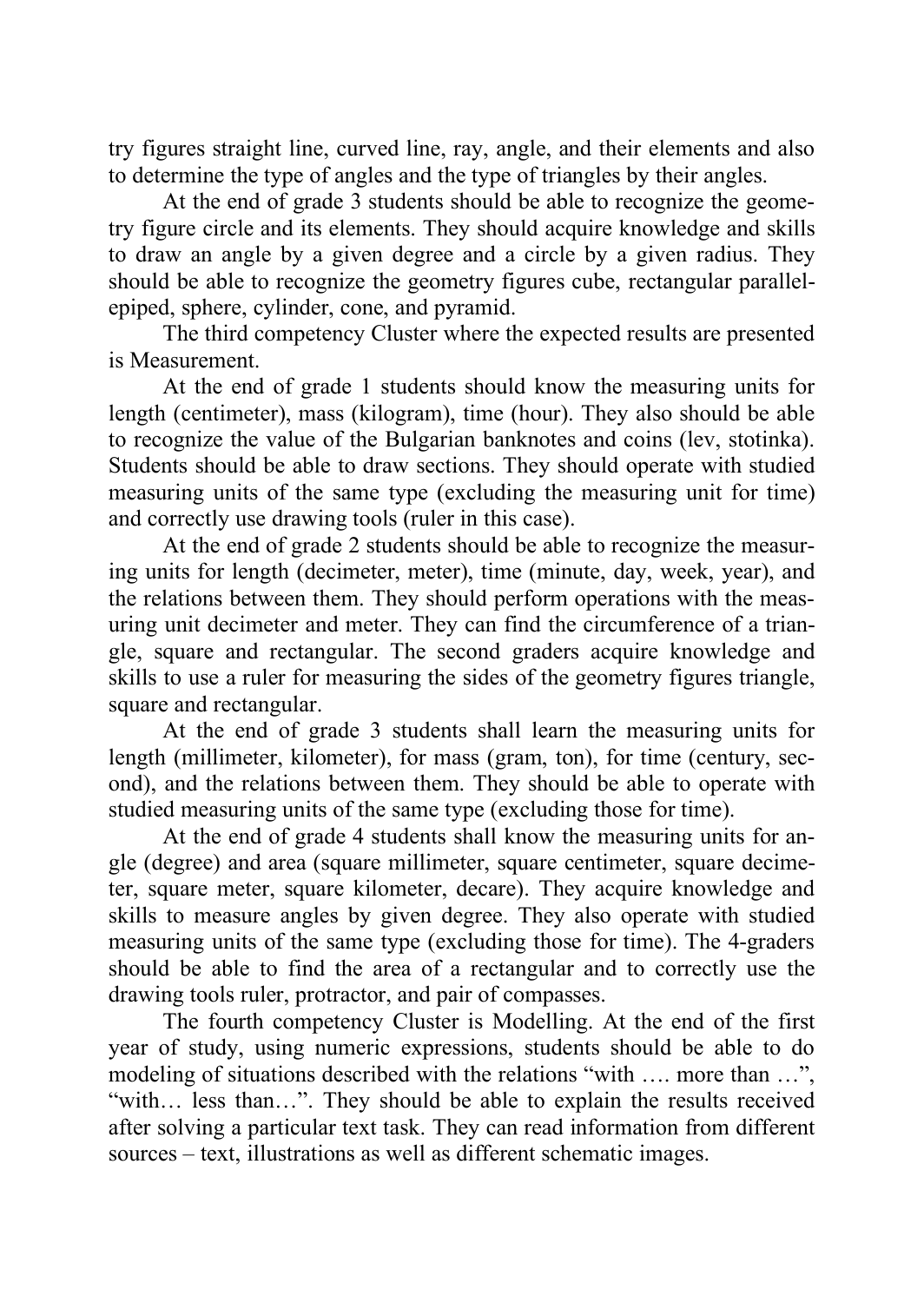At the end of the second year students using numeric expressions, should be able to model situations described with the relations "… times more" and "… times less". They can solve text tasks with one and two calculations. They also should be able to explain the results received after solving a particular text task. They use the information presented in tabular and schematic form.

At the end of grade 3 students, using numeric expressions should be to model situations described with the relations "with … more than …", "with … less than…", "… times more than …" and "… times less than …" (using up to 3 calculations). They know how to describe situations from the real world around them using a mathematical model (tasks related to buying and selling as well as related to the circumference of figures). They can do reasoning over the results received from solving a text task and extract information from different sources – tables and drawings.

At the end of grade 4 students should be able to describe situations from the real world around them using a mathematical model (tasks related to buying and selling, finding the area of a figure, or a circumference of a figure). They can do reasoning over the results received from solving a text task and extract information from different sources needed to compose numeric expressions and text tasks.

# **Results**

The comparative analysis of the expected results from the education in mathematics in the Republic of Bulgaria and England offered the following similarities and differences:

The duration of Primary school in the Republic of Bulgaria is four years and students start their education at seven-years of age. In England, the duration of Primary school is 6 years and students are 5 years old when they start their education. Also, the duration of the Primary school in England is 2 years longer than the Primary school in Bulgaria.

One of the most important differences between the two educational systems is the fact that the educational content in the Republic of Bulgaria is systematized in four competency Clusters: Numbers, Geometry figures and bodies, Measurement, and Modelling and in England the educational content is systematized in six strands - Number and place value, Number facts, Addition and subtraction, Multiplication and division, Fractions and Geometry.

Students in the Republic of Bulgaria study natural numbers up to and above one billion as well as the arithmetic operations addition, subtraction,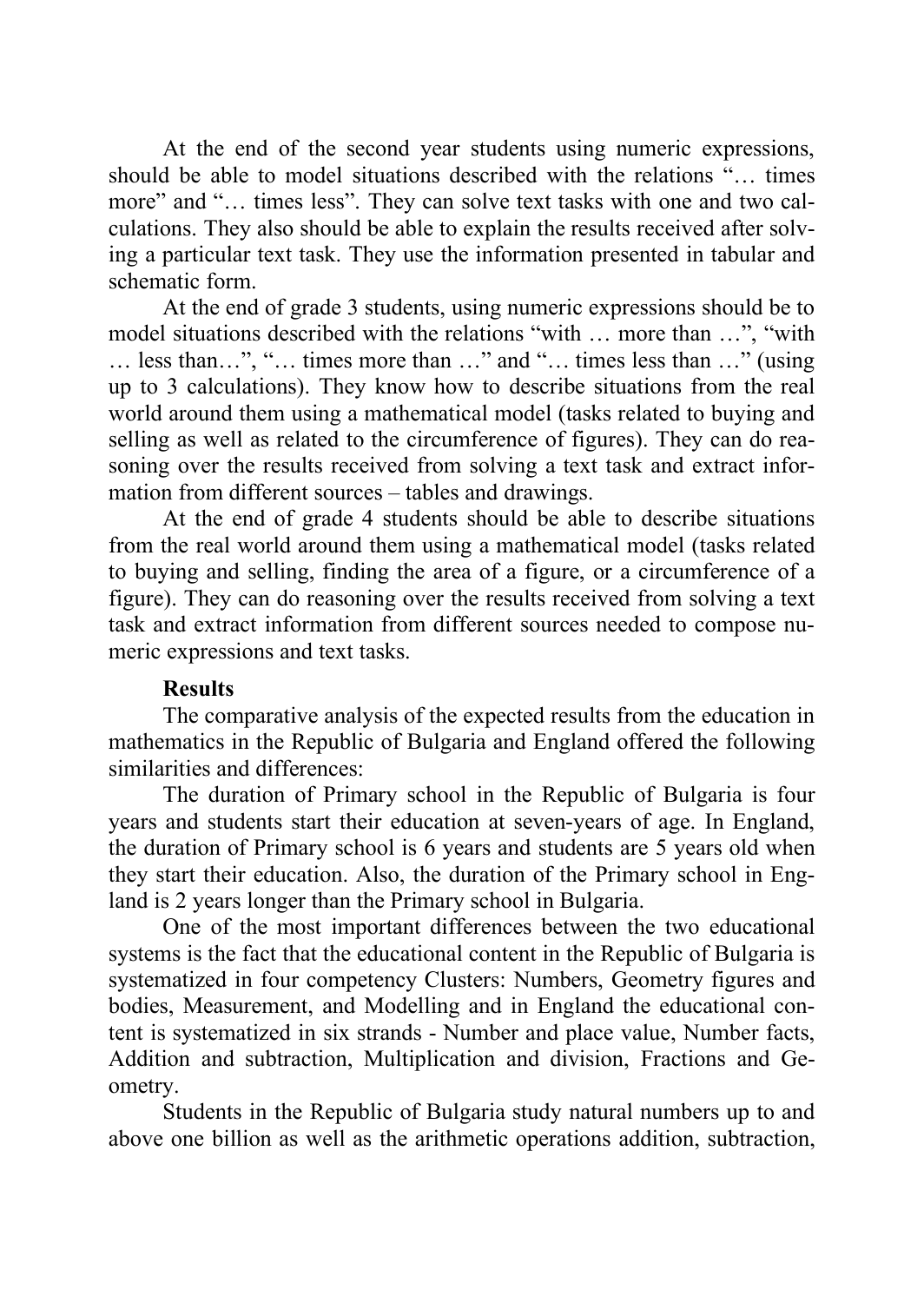multiplication, and division with them. Students are familiar with the positioning principle for writing down numbers. Differently, in England students study in addition to these numbers, one-tenth, one-hundredth, and onethousandth of 1. In other words, they work with fractional numbers, compare fractions, etc., which is presented in the separate strand Fractions.

In respect of the knowledge in Geometry, the students in both countries study the plane figures section, angle, square, triangle, and rectangular as well as bodies. Students learn to find the circumference of a geometry figure. Another important difference between the two educational systems is that in England students learn to find the area of irregular polygons. These figures are not included in the educational program in Bulgaria.

In respect of mathematical quantities, the students in both countries learn to measure length using different measuring units. They measure angles in degree, calculate the face of circumference and square, compare areas. The difference is that in England there is no separate strand for this educational content but in Bulgaria, there is separate competency Cluster Measurement for the purpose.

In both countries, students solve problem text tasks that include ratios and relations as well as problem tasks that include two unknown quantities.

## **Conclusions**

The analysis performed in this study including the comparative analysis of the legal regulations related to the expected results from the education in mathematics in Primary schools in the Republic of Bulgaria and England contributes to identifying the structure of the expected results and for presenting the main similarities and differences. All of this is a prerequisite for improving both the pedagogical interaction during mathematics classes and the methodical work of the primary school teacher.

Knowing well the expected results the teacher can determine which part of the mandatory knowledge and skills in mathematics have been acquired by the students, what are their omissions, and consequently, take adequate measures to compensate for these omissions. Additionally, the teacher will understand how the achievement of the expected results in mathematics can contribute to the development of key competencies and what activities to plan for further achievements.

Good knowledge of the legal requirements related to the education in mathematics in England helps for borrowing mathematical tasks from the English educational content in mathematics and their use in the educational process in Bulgaria. This also will help the exchange of methodology ideas